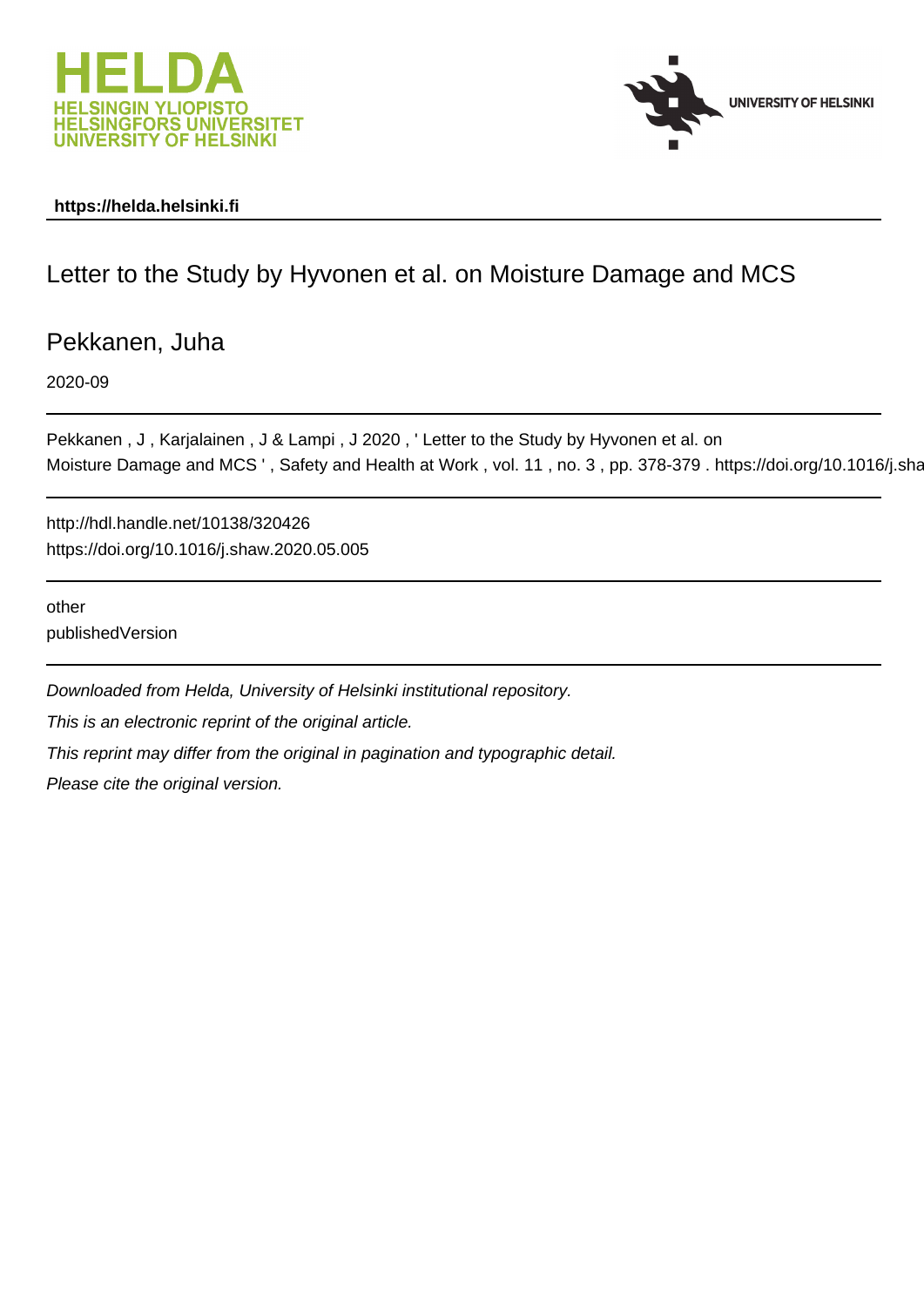Contents lists available at ScienceDirect

# OSHR





### Letter

## Letter to the Study by Hyvönen et al. on Moisture Damage and MCS

ABSTRACT

Keywords: Epidemiology Indoor air **MCS** Moisture damage Symptoms

Due to the significant methodological problems in the empirical part of the paper and the very selective literature review, the conclusions of the paper are mostly unsupported.

#### To the editor,

The article by Hyvönen et al. [1] attempt to address the association of exposure to moisture and microbes at their workplace in a hospital with the risk of neurological symptoms and multiple chemical sensitivity. Unfortunately, the empirical part has several major problems and unclear methods, and therefore provides little evidence. Despite of this, in the discussion exaggerated conclusions are drawn from the results.

Authors were able to contact only 13% of the personnel working at the hospital. All of them were symptomatic and most reported several illnesses, e.g. 69% reported to have asthma. The hospital in question has attracted a lot of attention in the national media, and there are also ongoing litigations, which is likely to affect the self-reported symptoms. There were no objective markers of health status and little, if any, exposure assessment (duration, amount or quality of personal exposure).

There are also many problems with the statistical analyses. All persons from the hospitals were female, but only half of the control group. The methods promise a test for the confounding effect of gender, but it is not reported in the results. In addition, other statistical methods are unclear, e.g. the methods speak of Mantel-Hanzel, the result about logistic regression and the table misses the crucial footnote, which might have explained what was really carried out.

Taken together, the low response rate, likely high selection bias and reporting bias, missing exposure assessment and unclear and missing statistical adjustments make the empirical results of the article quite unreliable.

In their review of literature, the article completely neglects the majority of the literature on multiple chemical sensitivity and only concentrates on articles supporting the authors' unidirectional toxicological interpretations. Current knowledge supports the biopsychosocial origin of environmental intolerance, e.g. multiple chemical sensitivity, which is not due to exposure [2–5], but relate to negative expectations and prior beliefs [6]. Thus, multiple chemical sensitivity, other environmental intolerances and functional disorders share common manifestations and nocebo-related mechanisms [6–9]. In Finland, an excess of building-related environmental intolerance is seen, likely due to the raised alertness on dampness-related health risks [10]. Thus, the relationship between microbes and nonspecific symptoms presented in this article should be interpreted with considerable caution.

**SH@W** 

Based on these very weak cross-sectional data and their biased review of the literature, the authors in their conclusion still propose causality between mould exposure and multiple chemical sensitivity.

Owing to the significant methodological problems in the empirical parts of the article and the very selective literature review, the conclusions of this article are mostly unsupported and it contributes little to current scientific literature.

## Conflict of interest

None of the authors have conflict of interest with this letter.

#### References

- [1] Hyvönen S, Lohi J, Tuuminen T. Moist and mold exposure is associated with high prevalence of neurological symptoms and MCS in a Finnish hospital workers cohort. Saf Health Work 2020. [https://doi.org/10.1016/](https://doi.org/10.1016/j.shaw.2020.01.003) [j.shaw.2020.01.003.](https://doi.org/10.1016/j.shaw.2020.01.003)
- [2] [Das-Munshi J, Rubin GJ, Wessely S. Multiple chemical sensitivities: a system](http://refhub.elsevier.com/S2093-7911(20)30279-1/sref2)[atic review of provocation studies. J Allergy Clin Immunol 2006;118:1257](http://refhub.elsevier.com/S2093-7911(20)30279-1/sref2)–64.
- [3] [Azuma K, Uchiyama I, Tanigawa M, Bamba I, Azuma M, Takano H, Yoshikawa T](http://refhub.elsevier.com/S2093-7911(20)30279-1/sref3) [, Sakabe K. Chemical intolerance: involvement of brain function and networks](http://refhub.elsevier.com/S2093-7911(20)30279-1/sref3) [after exposure to extrinsic stimuli perceived as hazardous. Environ Health](http://refhub.elsevier.com/S2093-7911(20)30279-1/sref3) [Prev Med 2019 Oct 22;24\(1\):61.](http://refhub.elsevier.com/S2093-7911(20)30279-1/sref3)
- [4] [Bornschein S, Hausteiner C, Römmelt H, Nowak D, Förstl H, Zilker T. Double](http://refhub.elsevier.com/S2093-7911(20)30279-1/sref4)[blind placebo-controlled provocation study in patients with subjective Multi](http://refhub.elsevier.com/S2093-7911(20)30279-1/sref4)[ple Chemical Sensitivity \(MCS\) and matched control subjects. Clin Toxicol](http://refhub.elsevier.com/S2093-7911(20)30279-1/sref4) [2008;46:443](http://refhub.elsevier.com/S2093-7911(20)30279-1/sref4)–9.
- [5] [Hetherington L, Battershill J. Review of evidence for a toxicological mecha](http://refhub.elsevier.com/S2093-7911(20)30279-1/sref5)[nism of idiopathic environmental intolerance. Hum Exp Toxicol 2013;32:3](http://refhub.elsevier.com/S2093-7911(20)30279-1/sref5)– [17](http://refhub.elsevier.com/S2093-7911(20)30279-1/sref5).
- [6] [Van den Bergh O, Brown RJ, Petersen S, Witthöft M. Idiopathic environmental](http://refhub.elsevier.com/S2093-7911(20)30279-1/sref6) [intolerance: a comprehensive model. Clin Psychol Sci 2017;5:551](http://refhub.elsevier.com/S2093-7911(20)30279-1/sref6)–67.
- [7] [Bailer J, Witthöft M, Paul C, Bayerl C, Rist F. Evidence for overlap between idio](http://refhub.elsevier.com/S2093-7911(20)30279-1/sref7)[pathic environmental intolerance and somatoform disorders. Psychosom Med](http://refhub.elsevier.com/S2093-7911(20)30279-1/sref7) [2005;67:921](http://refhub.elsevier.com/S2093-7911(20)30279-1/sref7)–9.
- [8] [Eis D, Helm D, Mühlinghaus T, et al. The German multicentre study on multi](http://refhub.elsevier.com/S2093-7911(20)30279-1/sref8)[ple chemical sensitivity \(MCS\). Int J Hyg Environ Health 2008;211:658](http://refhub.elsevier.com/S2093-7911(20)30279-1/sref8)–81.